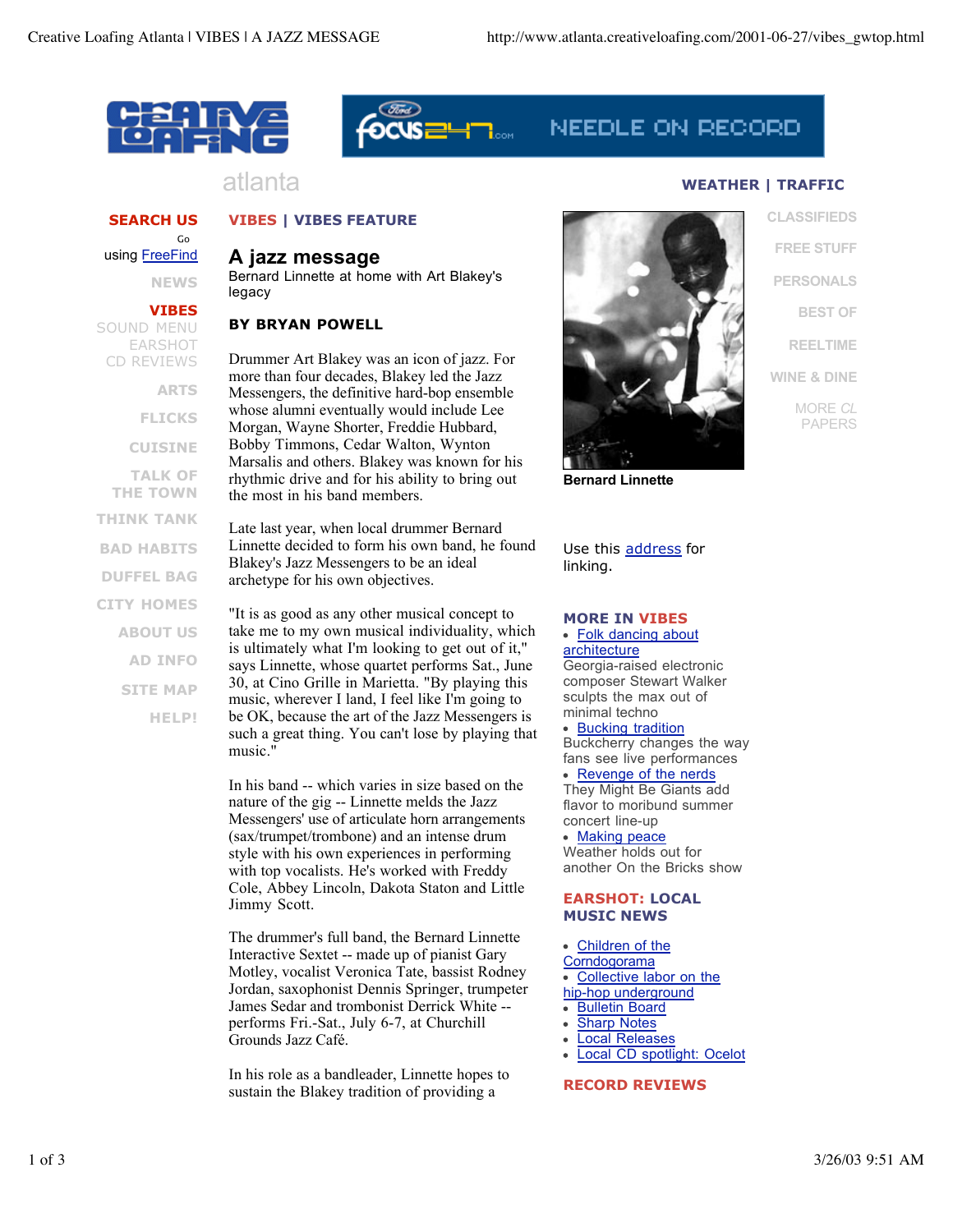framework in which young musicians can be challenged to develop their skills.

"Blakey had the ability to make [his band members get] everything that they wanted to get out of their instruments, and take them to another musical place in the process," Linnette says. "I'm completely at home with that musical concept."

The drummer applies that approach to such classic material as Blakey's "A La Mode," Miles Davis' "So What" and John Coltrane's "Naima."

While this is his first venture as a bandleader, Linnette began working as a jazz drummer in the mid-'70s. He came to Atlanta from Norfolk, Va., in 1976 and got his first big break two years later when Freddy Cole hired him for his touring band. Linnette played with Cole off-and-on for the next six years, touring such far-flung locales as Brazil and the Philippines, in addition to the U.S.

Subsequently, Linnette attended Rutgers University, studying with pianist Kenny Barron, among others, and earning a performance degree in 1985. His classmates included trumpeter Terence Blanchard, drummer Ralph Peterson and trombonist Frank Lacy.

Rutgers, in New Brunswick, N.J., is a mere half-hour or so from New York City, and after graduating, Linnette found work on the Big Apple jazz scene and toured the Northeast.

After living for a time in Florida, a chance visit to Atlanta in 1998 (to help an in-law move furniture) brought Linnette to a jam at Churchill Grounds. He met guitarist Jacques Lesure, who convinced him to stay and drum for the Swing Association, which included Lesure, pianist Gary Motley and others. That band broke up a year or so later.

Linnette continued to work locally, but decided last year it was time for a change if he hoped to reach his goals as a musician.

"There are a lot of things that I learned as a sideman over the years, especially in working with Freddy Cole," Linnette explains. "I was introduced to such a high standard as far as presentation of the music, choosing songs, walking, talking and professional life as an artist."

It was a level of professionalism that Linnette apparently had been unable to recapture as a local

- JOHN MAYER: Room For  $\bullet$ Squares
- MICHAEL FRANTI &
- SPEARHEAD: Stay Human
	- Aspera: Sugar & Feathered
	- LOW: Things We Lost in
- the Fire

 $\bullet$ 

- $\bullet$ JOHN ANDERSON:
- Nobody's Got It All
- Paul Burch: Last of My  $\bullet$ Kind
- Black Box Recorder: The
- Facts of Life
- OCELOT: The Quiet Storm

## **VIBES CLICKS**

- Sound menu
- Local bands
- Venues

#### **MORE CLICKS**

- iMusic.com
- sonicnet.com